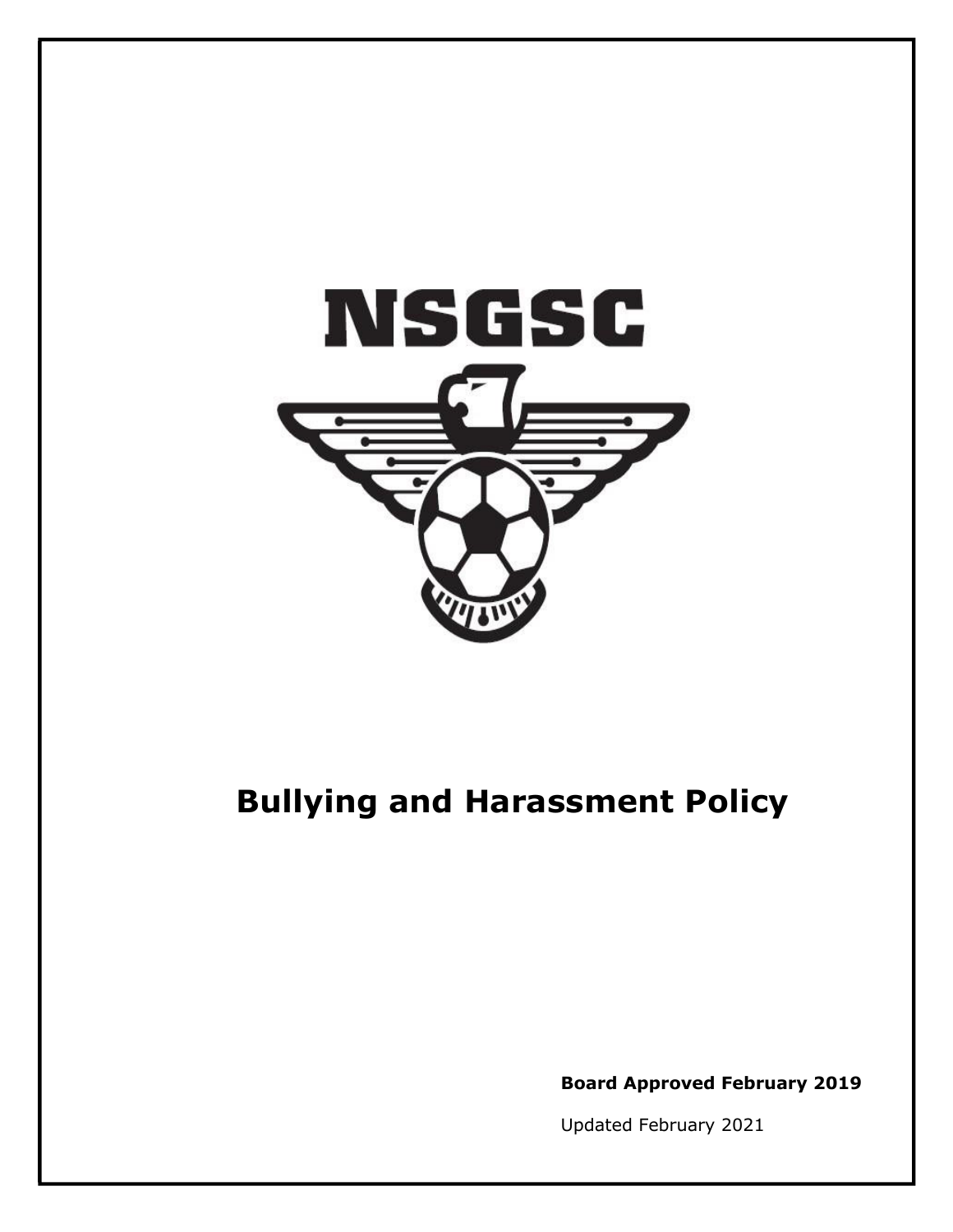#### **PURPOSE**

The policy applies to everyone at North Shore Girls Soccer Club (**NSGSC**), including employees, directors, officers, volunteers, coaches, managers, associates, officials, players and parents of players (hereinafter collectively referred to as "**Members**").

## **POLICY**

#### **1. Policy Statement**

NSGSC is committed to providing a collegial environment in which all Members are treated, and treat each other, with respect and dignity. Members have the right to participate and work in an environment which promotes equal opportunities and prohibits discriminatory practices, to be treated in a fair and respectful manner, and to be free from Discrimination, Sexual Harassment and Bullying and Harassment.

Discrimination, Sexual Harassment and Bullying and Harassment are offensive, degrading, threatening and prohibited by law, including by the British Columbia *Human Rights Code* and the British Columbia *Workers Compensation Act*. In its most extreme forms, conduct amounting to Discrimination, Sexual Harassment or Bullying and Harassment may constitute an offence under the *Criminal Code of Canada*.

Conduct amounting to Discrimination, Sexual Harassment or Bullying and Harassment is unacceptable and will not be tolerated by NSGSC. Conduct amounting to Reprisal or Retaliation will not be tolerated by NSGSC, and will be addressed in the same manner as an instance of Discrimination, Sexual Harassment or Bullying and Harassment.

This Policy applies during the course of all NSGSC business, activities and events, whether on or off NSGSC property and on or off the field. It also applies to conduct outside of NSGSC business, activities and events when such misconduct involves Members of NSGSC.

NSGSC recognizes that Discrimination, Sexual Harassment and Bullying and Harassment can occur in a variety of situations and forums, including, but not limited to:

- at on-field soccer events (i.e., competitions, practices, matches and tournaments);
- at off-field soccer functions (i.e., meetings, conferences, training sessions and workshops);
- at soccer related social functions;
- during soccer/work-related travel;
- through any form of communication device/system (i.e., telephone, email, fax, text message, social media); and

NSGSC will address allegations of Discrimination, Sexual Harassment and Bullying and Harassment arising out of any of these, or any other, situations or forums in accordance with the procedures set out in this Policy.

## **2. Definitions**

"**Bullying and Harassment**" includes any inappropriate conduct or comment by a person towards a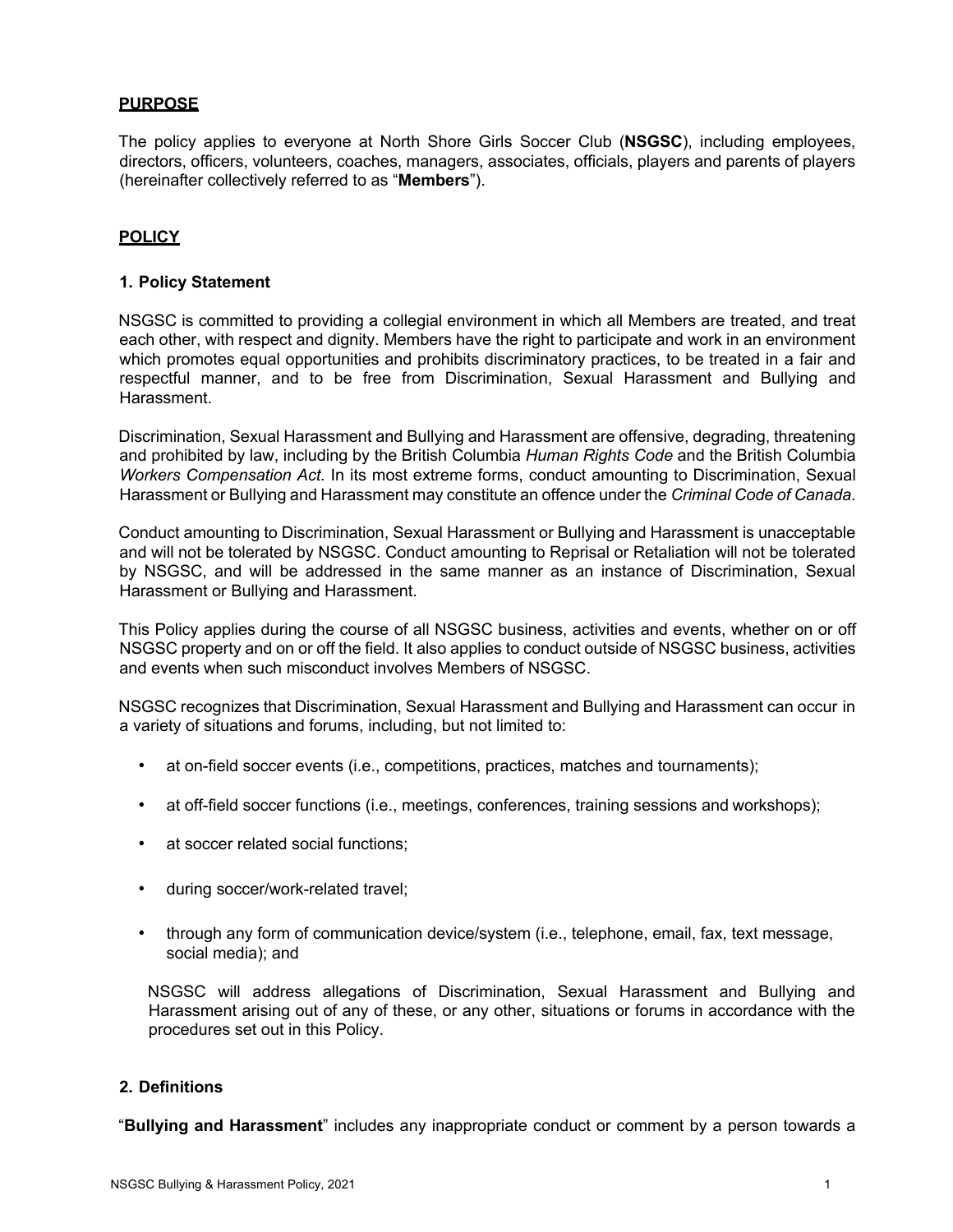Member that the person knew or reasonably ought to have known would cause the Member to be humiliated or intimidated, but does not include any reasonable action taken by or on behalf of NSGSC relating to the management and direction of Members.

Examples of conduct or comments that could constitute Bullying and Harassment include, but are not limited to, verbal or written aggression or insults, derogatory name-calling, harmful hazing or initiation practices, vandalizing personal belongings, and spreading malicious rumours.

"**Discrimination**" means a differentiation or distinction in the manner of treatment of a Member by a person, whether intentional or unintentional, and based on the enumerated grounds found in the British Columbia *Human Rights Code*: race, colour, ancestry, place of origin, political belief, religion, marital status, family status, physical or mental disability, sex, sexual orientation, age and criminal or summary conviction offences where unrelated to the employment or intended employment of that Member.

"**Sexual Harassment**" means one or more incidents involving unwelcome sexual advances, requests for sexual favours, or other verbal or physical conduct of a sexual nature that detrimentally affects the work environment or leads to adverse work-related consequences.

Examples of types of behaviour which could constitute Sexual Harassment include, but are not limited to, the use of promises or threats contingent on the performance of sexual favours, the display of sexually offensive material, leering or other suggestive or obscene gestures, unwanted physical contact or sexual attention and unwelcome sexual flirtations, remarks, comments, inquiries, advances, requests or invitations whether indirect or explicit, verbal or written.

Sexual Harassment is not limited to sexual remarks or conduct. NSGSC considers sexist and sexually degrading terms, remarks and comments to constitute Sexual Harassment and will address such incidents in accordance with the procedures set out in this Policy.

Discrimination, Sexual Harassment and Bullying and Harassment can include a single incident.

"**Retaliation**" or "**Reprisal**" means any improper treatment against a Member or Members for having filed a complaint under this Policy, having participated in any procedure under this Policy or for having associated with a Member who properly invoked this Policy or participated in any procedure under this Policy.

## **3. Responsibilities of NSGSC and Members**

NSGSC is committed to providing an environment that is free from Discrimination, Sexual Harassment and Bullying and Harassment and will:

- take steps to prevent, where possible, or otherwise minimize incidents of Discrimination, Sexual Harassment and Bullying and Harassment;
- make all Members aware of this Policy and the procedures set out herein; and
- provide access to training to Members to help them fulfill their responsibilities and obligations under this Policy,

Members must:

• avoid engaging in any conduct that constitutes Discrimination, Sexual Harassment and Bullying and Harassment;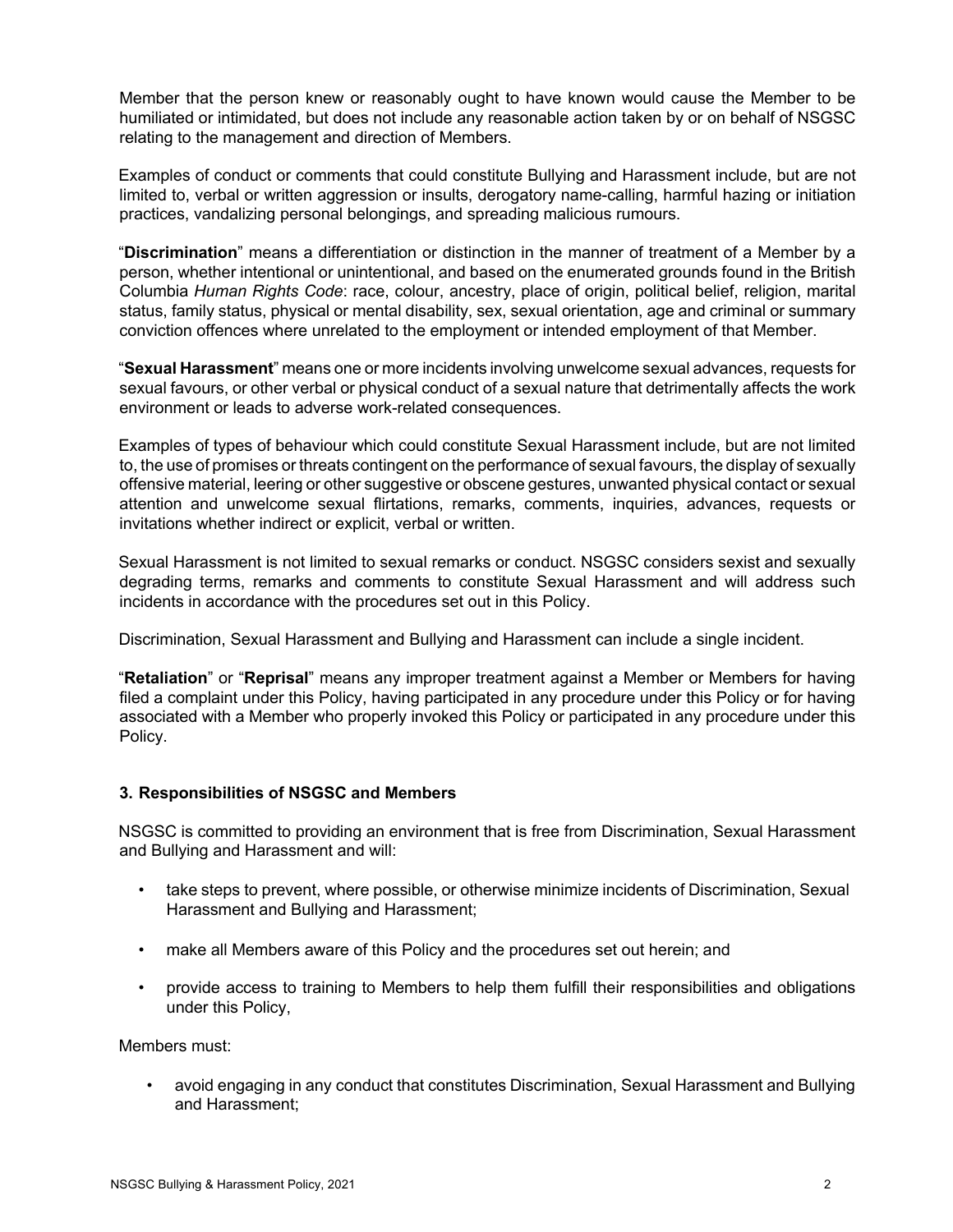- report if Discrimination, Sexual Harassment or Bullying and Harassment is observed or experienced; and
- apply and comply with this Policy and the procedures set out herein.

Members on the Board, and professional and volunteer coaches also have an obligation to ensure that Members under their supervision are free from Discrimination, Sexual Harassment and Bullying and Harassment.

#### **4. Reporting, Handling and Responding to Complaints of Discrimination, Sexual Harassment and Bullying and Harassment**

## **Reporting Complaints**

Preventing Discrimination, Sexual Harassment and Bullying and Harassment requires the participation of NSGSC and all Members. If a Member believes that they have been subjected to Discrimination, Sexual Harassment or Bullying and Harassment, or if they are aware of any such conduct occurring, the Member must report any such incident promptly and diligently to the Executive Director or Health & Safety Officer, either verbally or in writing.

When reporting an incident, members should provide as much information as possible, including the names of those involved, witnesses, where and when the event occurred, the behavior that led to the complaint and any supporting documents or materials (i.e., emails, notes or photographs).

## **Confidentiality and Record-Keeping**

NSGSC understands that it can be extremely difficult to come forward with a complaint of Discrimination, Sexual Harassment or Bullying and Harassment and that it can be devastating to be wrongfully accused of such misconduct. NSGSC recognizes the interests of both alleged victims and alleged harassers in keeping the matter confidential. Accordingly, all those participating in the complaint process must respect its confidentiality and shall not disclose any information regarding the complaint, except as required in order to administer this Policy or as required by law.

## **Process for Handling Complaints**

Upon receipt, the Executive Director will conduct an initial review of the Complaint. This review will occur within 7 calendar days of receiving a Complaint unless exceptional circumstances exist that prevent meeting this timeline, in which case the Executive Director will contact the individual making the Complaint as soon as possible to inform them of the revised timeline.

If the Executive Director determines that the Complaint falls within the scope of the Policy, they will either;

- investigate the Complaint, either personally or through the appointment of a neutral third-party investigator trained in harassment investigations
- refer the matter to the alternative resolution process described below.

If the Executive Director determines that the allegations in the Complaint do not fall within the scope of the Policy, the Executive Director will advise the individual making the Complaint of this decision along with reasons.

The responsibilities of the Executive Director under this Policy may be delegated or assigned to a member of the Board, or to a third party, at the discretion of the President.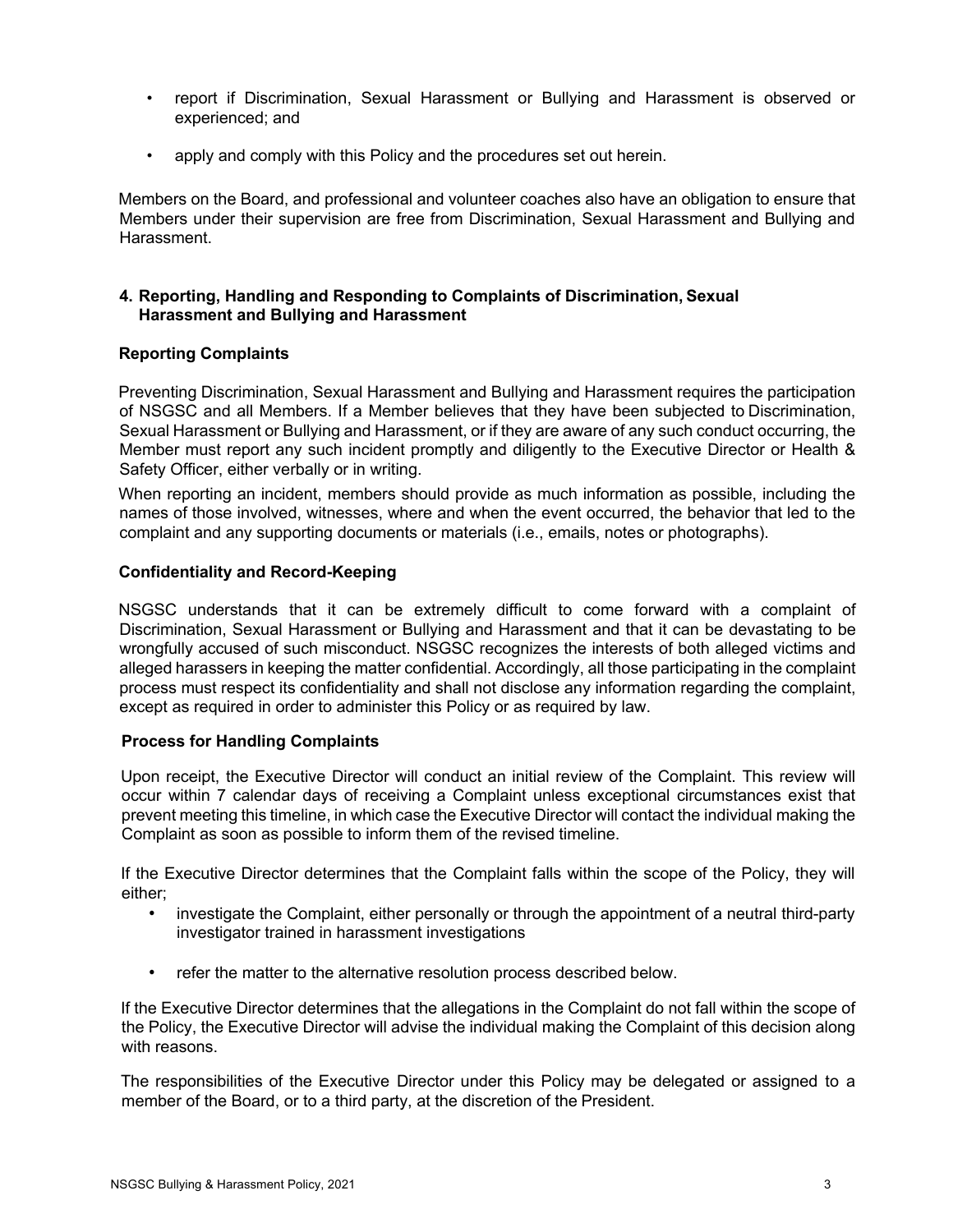#### **Interim Measures**

NSGSC reserves the right to implement interim measures as it considers appropriate, to protect the safety of its members pending the review or completion of an investigation. Such measures may include, but are not limited to:

- directing the Complainant, Respondent, witness or other parties to cease and desist from engaging in a particular type of behaviour;
- restricting access to NSGSC property and/or events;
- imposing a no-contact directive; and/or
- temporary, non-disciplinary leave of an individual

## **Alternative Resolution**

If the Executive Director believes that an alternative resolution process may be appropriate in the circumstances, they will discuss this option with the Complainant. If the Complainant agrees that an alternative resolution process may be appropriate, the Executive Director will contact the Respondent to advise them that a Complaint has been made and will discuss this option with the Respondent. If the Respondent agrees to participate in an alternative resolution process, the Executive Director will explore the options available and, with the agreement of both parties, will refer the matter to that process for resolution.

Participation in an alternative dispute resolution process is entirely voluntary. If either the Complainant or the Respondent decides they no longer wish to participate in the alternative resolution process at any time, then the Executive Director will appoint an Investigator to investigate the Complaint.

## **Investigation**

The Investigator will advise participants in the investigation process of the option to have a support person present for interviews.

Except in exceptional circumstances, investigations (including the preparation of the Investigator's report) will be completed within 30 calendar days of the Investigator's receipt of the Complaint. If during the course of the investigation the Investigator believes that this timeline cannot be met, the Investigator will contact the Complainant, the Respondent, and the President as soon as possible to inform them of the revised timeline.

Investigations are not adversarial processes, and hearings will not be held as part of the investigatory process. Formal rules of evidence commonly associated with a civil or criminal trial will not be applied.

In all investigations, the Respondent will be informed of the allegations made against them and will be given a full opportunity to respond.

The Investigator will conduct the investigation in a procedurally fair manner, using a process determined by the Investigator.

At the completion of the investigation, the Investigator will submit a written Report to the Human Resources Committee of the Board. The Report will normally include the following information:

- a summary of the evidence considered;
- any assessment of credibility that is required to render a determination; and